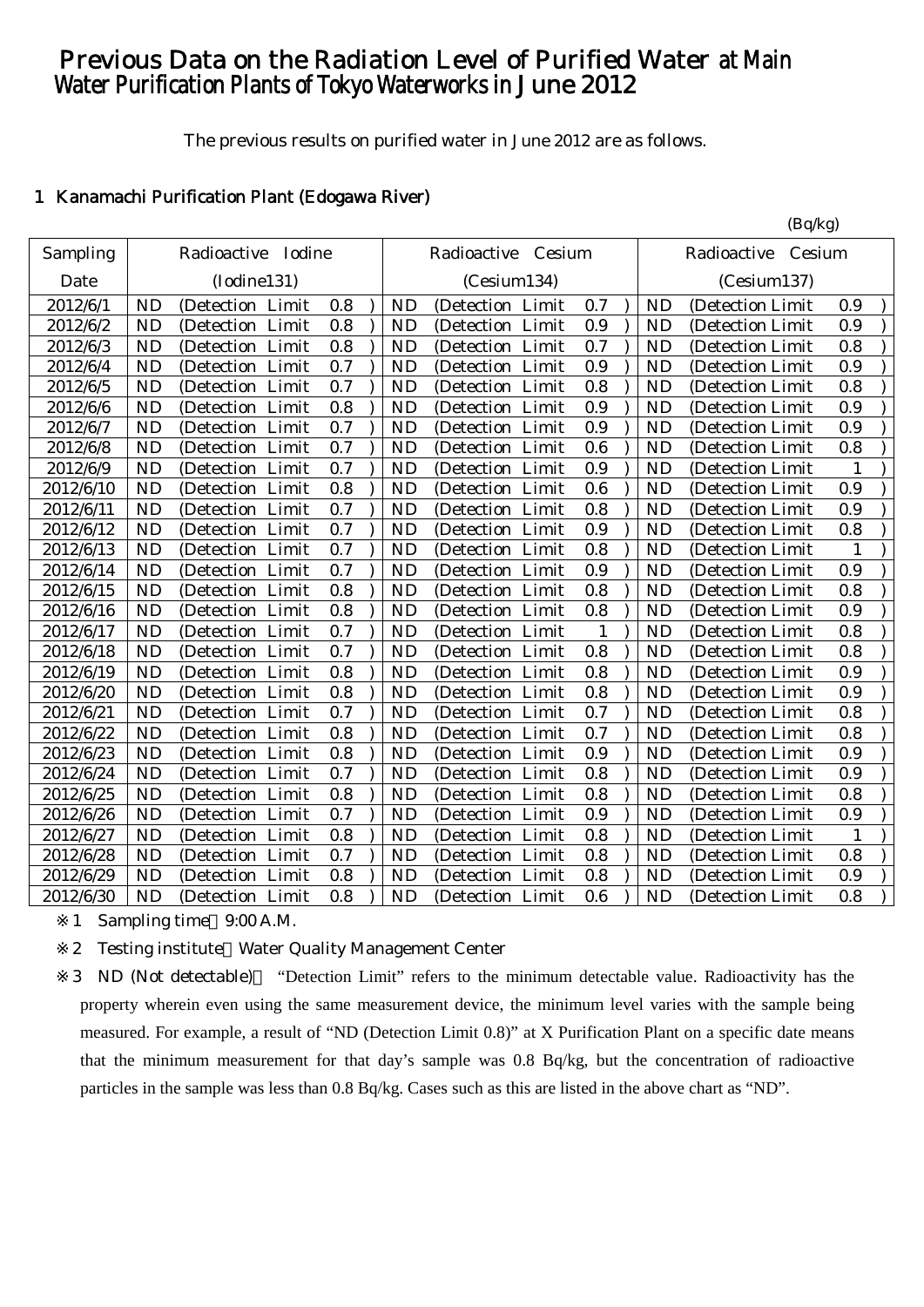### 2 Asaka Purification Plant (Arakawa River)

|           |           |                      |     |           |                    |       |              |           | (Bq/kg)               |     |
|-----------|-----------|----------------------|-----|-----------|--------------------|-------|--------------|-----------|-----------------------|-----|
| Sampling  |           | Radioactive Iodine   |     |           | Radioactive Cesium |       |              |           | Radioactive<br>Cesium |     |
| Date      |           | (Iodine131)          |     |           | (Cesium134)        |       |              |           | (Cesium137)           |     |
| 2012/6/1  | <b>ND</b> | (Detection Limit     | 0.8 | <b>ND</b> | (Detection Limit   |       | 0.9          | <b>ND</b> | (Detection Limit      | 1   |
| 2012/6/2  | <b>ND</b> | (Detection Limit     | 0.8 | <b>ND</b> | (Detection Limit   |       | 0.8          | <b>ND</b> | (Detection Limit      | 0.9 |
| 2012/6/3  | <b>ND</b> | Limit<br>(Detection) | 0.7 | <b>ND</b> | (Detection         | Limit | 0.6          | <b>ND</b> | (Detection Limit      | 0.8 |
| 2012/6/4  | <b>ND</b> | Limit<br>(Detection  | 0.7 | <b>ND</b> | (Detection         | Limit | 0.9          | <b>ND</b> | (Detection Limit      | 0.8 |
| 2012/6/5  | <b>ND</b> | Limit<br>(Detection) | 0.8 | <b>ND</b> | (Detection         | Limit | 0.8          | <b>ND</b> | (Detection Limit      | 0.7 |
| 2012/6/6  | <b>ND</b> | (Detection Limit     | 0.8 | <b>ND</b> | (Detection Limit   |       | 0.7          | <b>ND</b> | (Detection Limit      | 0.9 |
| 2012/6/7  | <b>ND</b> | Limit<br>(Detection  | 0.6 | <b>ND</b> | (Detection         | Limit | 0.6          | <b>ND</b> | (Detection Limit      | 0.8 |
| 2012/6/8  | <b>ND</b> | (Detection Limit     | 0.7 | <b>ND</b> | (Detection Limit   |       | 0.9          | <b>ND</b> | (Detection Limit      | 0.8 |
| 2012/6/9  | <b>ND</b> | Limit<br>(Detection) | 0.7 | <b>ND</b> | (Detection         | Limit | 0.9          | <b>ND</b> | (Detection Limit      | 0.9 |
| 2012/6/10 | <b>ND</b> | Limit<br>(Detection) | 0.8 | <b>ND</b> | (Detection)        | Limit | 0.8          | <b>ND</b> | (Detection Limit      | 0.8 |
| 2012/6/11 | <b>ND</b> | (Detection<br>Limit  | 0.7 | <b>ND</b> | (Detection         | Limit | 0.6          | <b>ND</b> | (Detection Limit      | 0.6 |
| 2012/6/12 | <b>ND</b> | (Detection Limit     | 0.6 | <b>ND</b> | (Detection Limit   |       | 0.7          | <b>ND</b> | (Detection Limit      | 0.6 |
| 2012/6/13 | <b>ND</b> | Limit<br>(Detection  | 0.8 | <b>ND</b> | (Detection Limit   |       | 0.8          | <b>ND</b> | (Detection Limit      | 0.9 |
| 2012/6/14 | <b>ND</b> | (Detection Limit     | 0.8 | <b>ND</b> | (Detection Limit   |       | 0.9          | <b>ND</b> | (Detection Limit      | 0.7 |
| 2012/6/15 | <b>ND</b> | Limit<br>(Detection) | 0.7 | <b>ND</b> | (Detection         | Limit | 0.7          | <b>ND</b> | (Detection Limit      | 0.9 |
| 2012/6/16 | <b>ND</b> | (Detection Limit     | 0.8 | <b>ND</b> | (Detection Limit   |       | 0.9          | <b>ND</b> | (Detection Limit      | 0.9 |
| 2012/6/17 | <b>ND</b> | (Detection Limit     | 0.6 | <b>ND</b> | (Detection Limit   |       | 0.7          | <b>ND</b> | (Detection Limit      | 0.8 |
| 2012/6/18 | <b>ND</b> | (Detection Limit     | 0.7 | <b>ND</b> | (Detection Limit   |       | $\mathbf{1}$ | <b>ND</b> | (Detection Limit      | 0.9 |
| 2012/6/19 | <b>ND</b> | Limit<br>(Detection) | 0.8 | <b>ND</b> | (Detection)        | Limit | 0.8          | <b>ND</b> | (Detection Limit      | 0.9 |
| 2012/6/20 | <b>ND</b> | (Detection Limit     | 0.7 | <b>ND</b> | (Detection Limit   |       | 0.8          | <b>ND</b> | (Detection Limit      | 0.9 |
| 2012/6/21 | <b>ND</b> | (Detection Limit     | 0.8 | <b>ND</b> | (Detection Limit   |       | 0.8          | <b>ND</b> | (Detection Limit      | 0.9 |
| 2012/6/22 | <b>ND</b> | (Detection Limit     | 0.7 | <b>ND</b> | (Detection Limit   |       | 0.5          | <b>ND</b> | (Detection Limit      | 0.7 |
| 2012/6/23 | <b>ND</b> | Limit<br>(Detection  | 0.8 | <b>ND</b> | (Detection         | Limit | 0.8          | <b>ND</b> | (Detection Limit      | 0.9 |
| 2012/6/24 | <b>ND</b> | Limit<br>(Detection) | 0.7 | <b>ND</b> | (Detection)        | Limit | 0.8          | <b>ND</b> | (Detection Limit      | 0.9 |
| 2012/6/25 | <b>ND</b> | (Detection)<br>Limit | 0.7 | <b>ND</b> | (Detection         | Limit | 0.9          | <b>ND</b> | (Detection Limit      | 0.8 |
| 2012/6/26 | <b>ND</b> | Limit<br>(Detection  | 0.8 | <b>ND</b> | (Detection         | Limit | 0.8          | <b>ND</b> | (Detection Limit      | 0.9 |
| 2012/6/27 | <b>ND</b> | Limit<br>(Detection  | 0.7 | <b>ND</b> | (Detection         | Limit | 0.8          | <b>ND</b> | (Detection Limit      | 0.9 |
| 2012/6/28 | <b>ND</b> | Limit<br>(Detection  | 0.9 | <b>ND</b> | (Detection         | Limit | 0.8          | <b>ND</b> | (Detection Limit)     | 0.9 |
| 2012/6/29 | <b>ND</b> | (Detection<br>Limit  | 0.8 | <b>ND</b> | (Detection Limit   |       | 0.9          | <b>ND</b> | (Detection Limit      | 0.9 |
| 2012/6/30 | <b>ND</b> | (Detection Limit     | 0.8 | <b>ND</b> | (Detection Limit   |       | 0.7          | <b>ND</b> | (Detection Limit)     | 0.8 |

1 Sampling time 9:00 A.M.

2 Testing institute Water Quality Management Center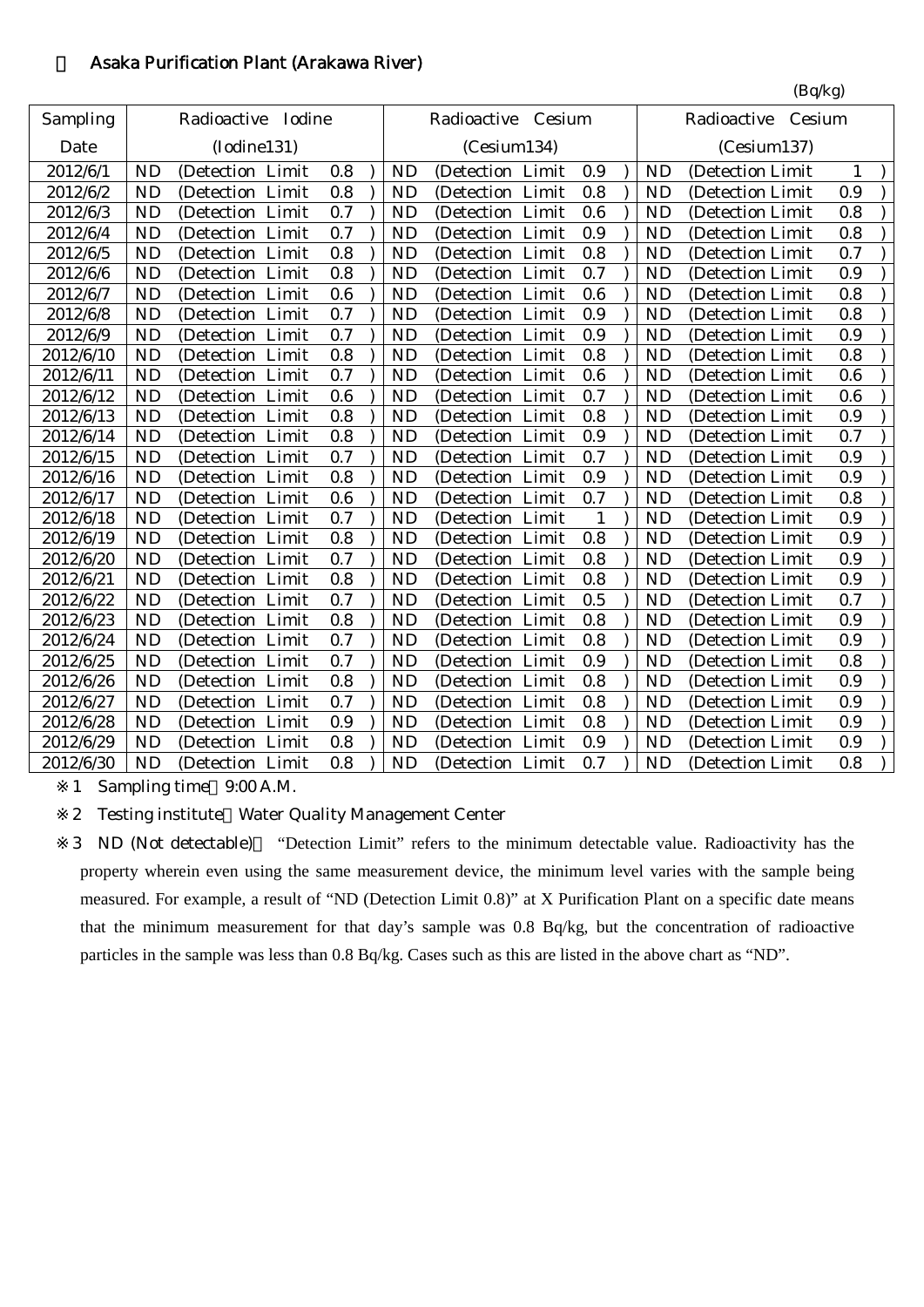## 3 Ozaku Purification Plant (Tamagawa River)

|           |           |                      |     |             |                      |              |  |           | (Bq/kg)               |              |  |
|-----------|-----------|----------------------|-----|-------------|----------------------|--------------|--|-----------|-----------------------|--------------|--|
| Sampling  |           | Radioactive Iodine   |     |             | Radioactive Cesium   |              |  |           | Radioactive<br>Cesium |              |  |
| Date      |           | (Iodine131)          |     | (Cesium134) |                      |              |  |           | (Cesium137)           |              |  |
| 2012/6/1  | <b>ND</b> | (Detection Limit     | 0.7 | <b>ND</b>   | (Detection Limit     | 0.9          |  | <b>ND</b> | (Detection Limit      | 0.9          |  |
| 2012/6/2  | <b>ND</b> | Limit<br>(Detection  | 0.7 | <b>ND</b>   | Limit<br>(Detection  | 0.7          |  | <b>ND</b> | (Detection Limit      | 1            |  |
| 2012/6/3  | <b>ND</b> | Limit<br>(Detection  | 0.8 | <b>ND</b>   | Limit<br>(Detection  | 0.9          |  | <b>ND</b> | (Detection Limit      | 1            |  |
| 2012/6/4  | <b>ND</b> | Limit<br>(Detection  | 0.8 | <b>ND</b>   | Limit<br>(Detection  | 0.9          |  | <b>ND</b> | (Detection Limit      | 0.8          |  |
| 2012/6/5  | <b>ND</b> | (Detection Limit     | 0.7 | <b>ND</b>   | (Detection Limit     | 0.8          |  | <b>ND</b> | (Detection Limit      | 0.7          |  |
| 2012/6/6  | <b>ND</b> | Limit<br>(Detection  | 0.8 | <b>ND</b>   | Limit<br>(Detection  | 0.8          |  | <b>ND</b> | (Detection Limit      | 0.6          |  |
| 2012/6/7  | <b>ND</b> | Limit<br>(Detection) | 0.7 | <b>ND</b>   | Limit<br>(Detection) | 0.7          |  | <b>ND</b> | (Detection Limit      | 0.8          |  |
| 2012/6/8  | <b>ND</b> | Limit<br>(Detection  | 0.7 | <b>ND</b>   | Limit<br>(Detection) | 0.7          |  | <b>ND</b> | (Detection Limit      | 0.8          |  |
| 2012/6/9  | <b>ND</b> | Limit<br>(Detection) | 0.7 | <b>ND</b>   | Limit<br>(Detection  | 0.7          |  | <b>ND</b> | (Detection Limit      | 1            |  |
| 2012/6/10 | <b>ND</b> | (Detection Limit     | 0.8 | <b>ND</b>   | (Detection Limit     | 0.9          |  | <b>ND</b> | (Detection Limit)     | 0.9          |  |
| 2012/6/11 | <b>ND</b> | Limit<br>(Detection  | 0.7 | <b>ND</b>   | Limit<br>(Detection  | 0.8          |  | <b>ND</b> | (Detection Limit      | 0.9          |  |
| 2012/6/12 | <b>ND</b> | Limit<br>(Detection  | 0.8 | <b>ND</b>   | Limit<br>(Detection  | 0.9          |  | <b>ND</b> | (Detection Limit      | 0.9          |  |
| 2012/6/13 | <b>ND</b> | Limit<br>(Detection  | 0.7 | <b>ND</b>   | Limit<br>(Detection  | 0.8          |  | <b>ND</b> | (Detection Limit      | 0.6          |  |
| 2012/6/14 | <b>ND</b> | (Detection)<br>Limit | 0.8 | <b>ND</b>   | (Detection<br>Limit  | 0.9          |  | <b>ND</b> | (Detection Limit      | 0.9          |  |
| 2012/6/15 | <b>ND</b> | (Detection Limit     | 0.8 | <b>ND</b>   | (Detection Limit     | $\mathbf{1}$ |  | <b>ND</b> | (Detection Limit      | 0.9          |  |
| 2012/6/16 | <b>ND</b> | (Detection Limit     | 0.8 | <b>ND</b>   | (Detection Limit     | 0.8          |  | <b>ND</b> | (Detection Limit      | 0.9          |  |
| 2012/6/17 | <b>ND</b> | (Detection Limit     | 0.8 | <b>ND</b>   | (Detection Limit     | 0.8          |  | <b>ND</b> | (Detection Limit      | 0.9          |  |
| 2012/6/18 | <b>ND</b> | (Detection Limit     | 0.6 | <b>ND</b>   | (Detection Limit     | 0.7          |  | <b>ND</b> | (Detection Limit      | 0.6          |  |
| 2012/6/19 | <b>ND</b> | Limit<br>(Detection  | 0.6 | <b>ND</b>   | (Detection<br>Limit  | 0.5          |  | <b>ND</b> | (Detection Limit      | 0.8          |  |
| 2012/6/20 | <b>ND</b> | Limit<br>(Detection) | 0.7 | <b>ND</b>   | Limit<br>(Detection  | 0.6          |  | <b>ND</b> | (Detection Limit      | 0.8          |  |
| 2012/6/21 | <b>ND</b> | Limit<br>(Detection) | 0.7 | <b>ND</b>   | Limit<br>(Detection  | 0.6          |  | <b>ND</b> | (Detection Limit      | 0.7          |  |
| 2012/6/22 | <b>ND</b> | Limit<br>(Detection) | 0.8 | <b>ND</b>   | Limit<br>(Detection  | 0.8          |  | <b>ND</b> | (Detection Limit      | 0.9          |  |
| 2012/6/23 | <b>ND</b> | Limit<br>(Detection  | 0.7 | <b>ND</b>   | Limit<br>(Detection  | 0.8          |  | <b>ND</b> | (Detection Limit      | 0.9          |  |
| 2012/6/24 | <b>ND</b> | Limit<br>(Detection  | 0.8 | <b>ND</b>   | Limit<br>(Detection  | 0.8          |  | <b>ND</b> | (Detection Limit      | 0.9          |  |
| 2012/6/25 | <b>ND</b> | Limit<br>(Detection) | 0.7 | <b>ND</b>   | Limit<br>(Detection  | 0.8          |  | <b>ND</b> | (Detection Limit      | 0.9          |  |
| 2012/6/26 | <b>ND</b> | (Detection Limit     | 0.8 | <b>ND</b>   | (Detection Limit     | 0.8          |  | <b>ND</b> | (Detection Limit      | 0.9          |  |
| 2012/6/27 | <b>ND</b> | (Detection Limit     | 0.8 | <b>ND</b>   | (Detection Limit     | 0.8          |  | <b>ND</b> | (Detection Limit      | 0.9          |  |
| 2012/6/28 | <b>ND</b> | Limit<br>(Detection) | 0.8 | <b>ND</b>   | Limit<br>(Detection  | 0.9          |  | <b>ND</b> | (Detection Limit      | $\mathbf{1}$ |  |
| 2012/6/29 | <b>ND</b> | Limit<br>(Detection  | 0.8 | <b>ND</b>   | Limit<br>(Detection  | 0.7          |  | <b>ND</b> | (Detection Limit      | 0.8          |  |
| 2012/6/30 | <b>ND</b> | (Detection Limit     | 0.7 | <b>ND</b>   | (Detection Limit     | 0.9          |  | <b>ND</b> | (Detection Limit      | 0.9          |  |

1 Sampling time 9:00 A.M.

2 Testing institute Water Quality Management Center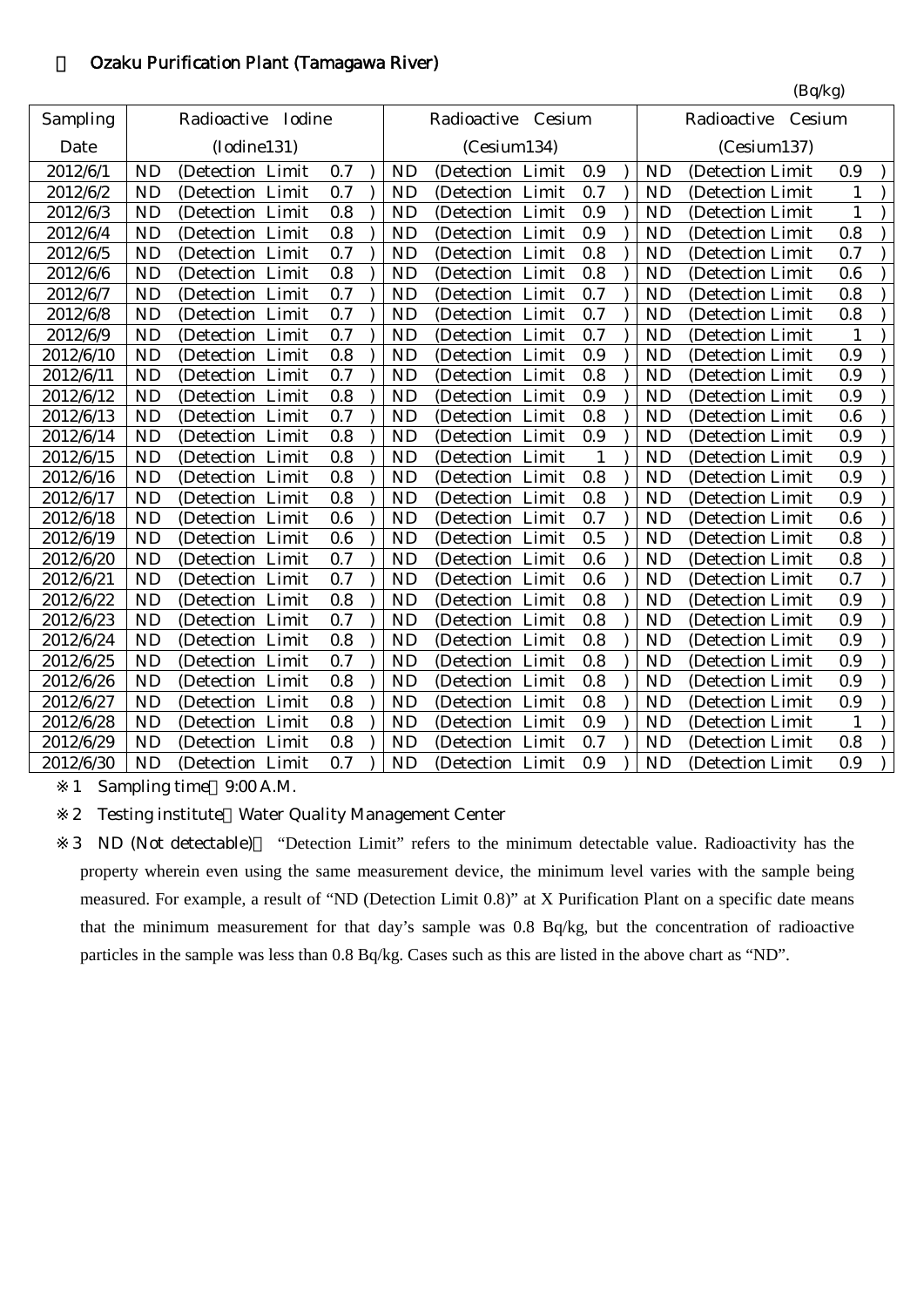# 4 Higashi-murayama Purification Plant (Tamagawa River)

|           |           |                      |         |           |                    |     |           | (Bq/kg)               |              |  |
|-----------|-----------|----------------------|---------|-----------|--------------------|-----|-----------|-----------------------|--------------|--|
| Sampling  |           | Radioactive Iodine   |         |           | Radioactive Cesium |     |           | Radioactive<br>Cesium |              |  |
| Date      |           | (Iodine131)          |         |           | (Cesium134)        |     |           | (Cesium137)           |              |  |
| 2012/6/1  | <b>ND</b> | (Detection Limit     | 0.8     | <b>ND</b> | (Detection Limit   | 0.8 | <b>ND</b> | (Detection Limit      | 1            |  |
| 2012/6/2  | <b>ND</b> | Limit<br>(Detection  | 0.7     | <b>ND</b> | (Detection Limit   | 0.8 | <b>ND</b> | (Detection Limit      | 0.9          |  |
| 2012/6/3  | <b>ND</b> | (Detection Limit     | 0.7     | <b>ND</b> | (Detection Limit   | 0.8 | <b>ND</b> | (Detection Limit      | 0.8          |  |
| 2012/6/4  | <b>ND</b> | (Detection<br>Limit  | 0.8     | <b>ND</b> | (Detection Limit   | 0.7 | <b>ND</b> | (Detection Limit      | 0.9          |  |
| 2012/6/5  | <b>ND</b> | (Detection Limit     | 0.7     | <b>ND</b> | (Detection Limit   | 0.7 | <b>ND</b> | (Detection Limit      | 0.6          |  |
| 2012/6/6  | <b>ND</b> | (Detection Limit     | 0.8     | <b>ND</b> | (Detection Limit   | 0.7 | <b>ND</b> | (Detection Limit      | 0.9          |  |
| 2012/6/7  | <b>ND</b> | (Detection Limit     | 0.5     | <b>ND</b> | (Detection Limit   | 0.5 | <b>ND</b> | (Detection Limit      | 0.6          |  |
| 2012/6/8  | <b>ND</b> | Limit<br>(Detection  | 0.8     | <b>ND</b> | (Detection Limit   | 0.7 | <b>ND</b> | (Detection Limit      | 0.9          |  |
| 2012/6/9  | <b>ND</b> | Limit<br>(Detection  | 0.8     | <b>ND</b> | (Detection Limit   | 0.9 | <b>ND</b> | (Detection Limit      | 0.9          |  |
| 2012/6/10 | <b>ND</b> | Limit<br>(Detection  | 0.7     | <b>ND</b> | (Detection Limit   | 0.8 | <b>ND</b> | (Detection Limit      | 1            |  |
| 2012/6/11 | <b>ND</b> | (Detection Limit     | $0.6\,$ | <b>ND</b> | (Detection Limit   | 0.7 | <b>ND</b> | (Detection Limit      | 0.8          |  |
| 2012/6/12 | <b>ND</b> | Limit<br>(Detection) | 0.7     | <b>ND</b> | (Detection Limit   | 0.8 | <b>ND</b> | (Detection Limit      | 0.8          |  |
| 2012/6/13 | <b>ND</b> | Limit<br>(Detection  | 0.7     | <b>ND</b> | (Detection Limit   | 0.7 | <b>ND</b> | (Detection Limit      | 0.6          |  |
| 2012/6/14 | <b>ND</b> | (Detection<br>Limit  | 0.6     | <b>ND</b> | (Detection Limit   | 0.5 | <b>ND</b> | (Detection Limit      | 0.6          |  |
| 2012/6/15 | <b>ND</b> | Limit<br>(Detection  | 0.7     | <b>ND</b> | (Detection Limit   | 0.9 | <b>ND</b> | (Detection Limit      | 0.9          |  |
| 2012/6/16 | <b>ND</b> | (Detection Limit     | 0.8     | <b>ND</b> | (Detection Limit   | 0.9 | <b>ND</b> | (Detection Limit      | 0.9          |  |
| 2012/6/17 | <b>ND</b> | (Detection Limit     | 0.7     | <b>ND</b> | (Detection Limit   | 0.8 | <b>ND</b> | (Detection Limit      | 0.8          |  |
| 2012/6/18 | <b>ND</b> | (Detection Limit     | 0.8     | <b>ND</b> | (Detection Limit   | 0.8 | <b>ND</b> | (Detection Limit      | 0.8          |  |
| 2012/6/19 | <b>ND</b> | (Detection<br>Limit  | 0.7     | <b>ND</b> | (Detection Limit   | 0.7 | <b>ND</b> | (Detection Limit      | 0.5          |  |
| 2012/6/20 | <b>ND</b> | Limit<br>(Detection  | 0.7     | <b>ND</b> | (Detection Limit   | 0.8 | <b>ND</b> | (Detection Limit      | $\mathbf{1}$ |  |
| 2012/6/21 | <b>ND</b> | (Detection Limit     | 0.6     | <b>ND</b> | (Detection Limit   | 0.7 | <b>ND</b> | (Detection Limit      | 0.6          |  |
| 2012/6/22 | <b>ND</b> | (Detection Limit     | 0.6     | <b>ND</b> | (Detection Limit   | 0.7 | <b>ND</b> | (Detection Limit      | 0.6          |  |
| 2012/6/23 | <b>ND</b> | Limit<br>(Detection  | 0.8     | <b>ND</b> | (Detection Limit   | 0.7 | <b>ND</b> | (Detection Limit      | 0.8          |  |
| 2012/6/24 | <b>ND</b> | (Detection<br>Limit  | 0.8     | <b>ND</b> | (Detection Limit   | 0.8 | <b>ND</b> | (Detection Limit      | 0.8          |  |
| 2012/6/25 | <b>ND</b> | Limit<br>(Detection  | 0.8     | <b>ND</b> | (Detection Limit   | 0.8 | <b>ND</b> | (Detection Limit      | 0.8          |  |
| 2012/6/26 | <b>ND</b> | (Detection Limit     | 0.7     | <b>ND</b> | (Detection Limit   | 0.8 | <b>ND</b> | (Detection Limit      | 0.8          |  |
| 2012/6/27 | <b>ND</b> | (Detection Limit     | 0.8     | <b>ND</b> | (Detection Limit   | 0.9 | <b>ND</b> | (Detection Limit      | 0.8          |  |
| 2012/6/28 | <b>ND</b> | Limit<br>(Detection  | $0.6\,$ | <b>ND</b> | (Detection Limit   | 0.6 | <b>ND</b> | (Detection Limit      | 0.5          |  |
| 2012/6/29 | <b>ND</b> | (Detection<br>Limit  | $0.8\,$ | <b>ND</b> | (Detection Limit   | 0.9 | <b>ND</b> | (Detection Limit      | 0.9          |  |
| 2012/6/30 | <b>ND</b> | (Detection Limit     | 0.7     | <b>ND</b> | (Detection Limit)  | 0.9 | <b>ND</b> | (Detection Limit      | 0.9          |  |

1 Sampling time 9:00 A.M.

2 Testing institute Water Quality Management Center

- 3 6/1 6/7 Tamagawa River
	- 6/8 6/19 Arakawa River, Tamagawa River
	- 6/20 Tamagawa River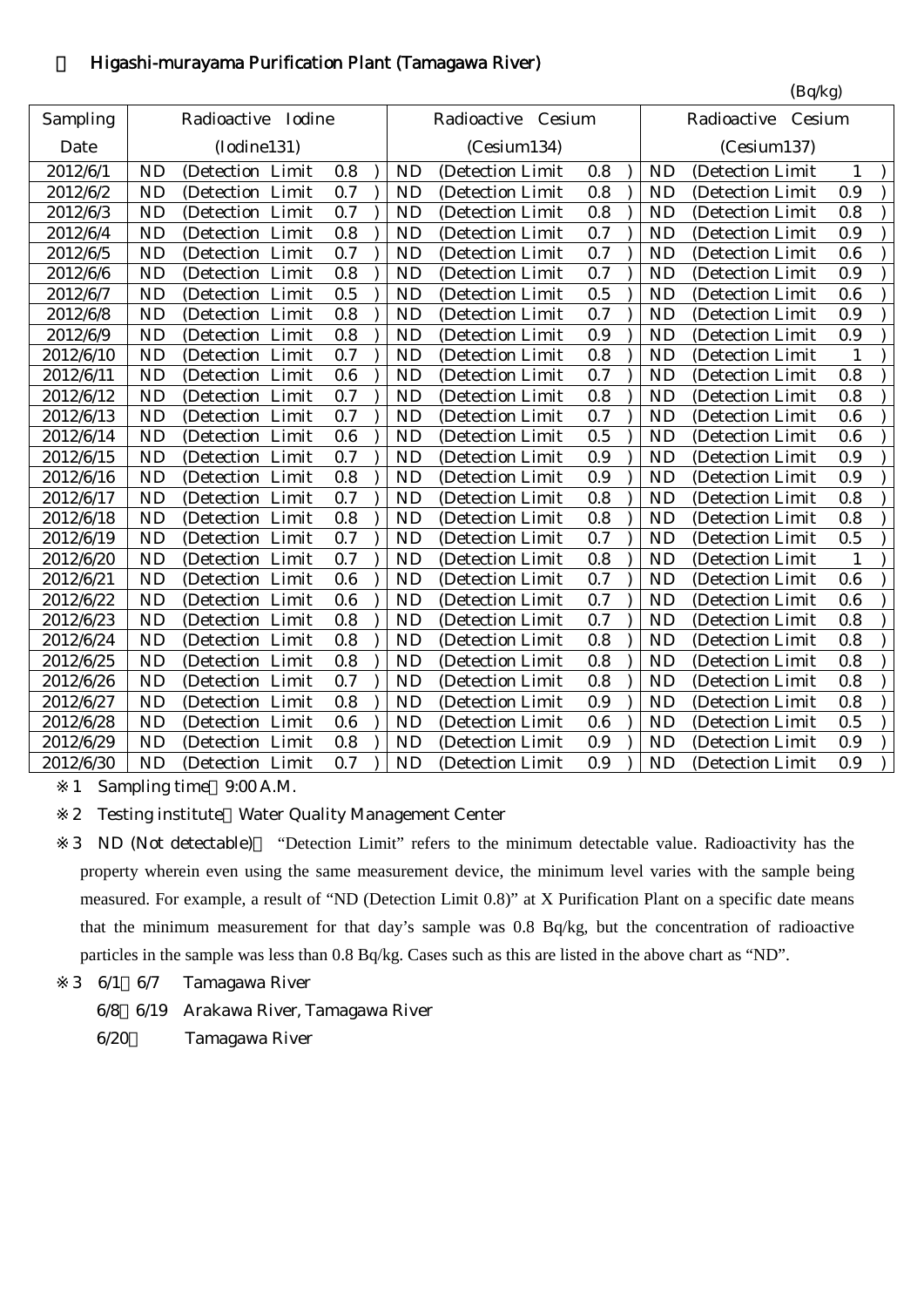# 5 Nagasawa Purification Plant (Sagamigawa River)

|           |           |                    |       |     |           |                    |     |                    |           | (Bq/kg)          |              |  |
|-----------|-----------|--------------------|-------|-----|-----------|--------------------|-----|--------------------|-----------|------------------|--------------|--|
| Sampling  |           | Radioactive Iodine |       |     |           | Radioactive Cesium |     | Radioactive Cesium |           |                  |              |  |
| Date      |           | (Iodine131)        |       |     |           | (Cesium134)        |     |                    |           | (Cesium137)      |              |  |
| 2012/6/1  | <b>ND</b> | (Detection Limit   |       | 0.8 | <b>ND</b> | (Detection Limit   | 0.8 |                    | <b>ND</b> | (Detection Limit | 0.9          |  |
| 2012/6/2  | <b>ND</b> | (Detection Limit   |       | 0.8 | <b>ND</b> | (Detection Limit   | 1   |                    | <b>ND</b> | (Detection Limit | 0.9          |  |
| 2012/6/3  | <b>ND</b> | (Detection Limit   |       | 0.8 | <b>ND</b> | (Detection Limit   | 0.9 |                    | <b>ND</b> | (Detection Limit | 0.9          |  |
| 2012/6/4  | <b>ND</b> | (Detection         | Limit | 0.7 | <b>ND</b> | (Detection Limit   | 0.8 |                    | <b>ND</b> | (Detection Limit | 0.9          |  |
| 2012/6/5  | <b>ND</b> | (Detection         | Limit | 0.6 | <b>ND</b> | (Detection Limit   | 0.5 |                    | <b>ND</b> | (Detection Limit | 0.8          |  |
| 2012/6/6  | <b>ND</b> | (Detection Limit   |       | 0.8 | <b>ND</b> | (Detection Limit   | 0.7 |                    | <b>ND</b> | (Detection Limit | 0.9          |  |
| 2012/6/7  | <b>ND</b> | (Detection Limit   |       | 0.7 | <b>ND</b> | (Detection Limit   | 0.7 |                    | <b>ND</b> | (Detection Limit | 0.7          |  |
| 2012/6/8  | <b>ND</b> | (Detection Limit   |       | 0.6 | <b>ND</b> | (Detection Limit   | 0.7 |                    | <b>ND</b> | (Detection Limit | 0.7          |  |
| 2012/6/9  | <b>ND</b> | (Detection         | Limit | 0.8 | <b>ND</b> | (Detection Limit   | 0.8 |                    | <b>ND</b> | (Detection Limit | 0.9          |  |
| 2012/6/10 | <b>ND</b> | (Detection)        | Limit | 0.7 | <b>ND</b> | (Detection Limit   | 0.9 |                    | <b>ND</b> | (Detection Limit | 0.8          |  |
| 2012/6/11 | <b>ND</b> | (Detection)        | Limit | 0.7 | <b>ND</b> | (Detection Limit   | 0.9 |                    | <b>ND</b> | (Detection Limit | 1            |  |
| 2012/6/12 | <b>ND</b> | (Detection Limit   |       | 0.8 | <b>ND</b> | (Detection Limit   | 0.8 |                    | <b>ND</b> | (Detection Limit | 0.8          |  |
| 2012/6/13 | <b>ND</b> | (Detection)        | Limit | 0.8 | <b>ND</b> | (Detection Limit   | 0.8 |                    | <b>ND</b> | (Detection Limit | 0.8          |  |
| 2012/6/14 | <b>ND</b> | (Detection         | Limit | 0.7 | <b>ND</b> | (Detection Limit   | 0.7 |                    | <b>ND</b> | (Detection Limit | 0.8          |  |
| 2012/6/15 | <b>ND</b> | (Detection)        | Limit | 0.8 | <b>ND</b> | (Detection Limit   | 0.9 |                    | <b>ND</b> | (Detection Limit | 0.8          |  |
| 2012/6/16 | <b>ND</b> | (Detection Limit   |       | 0.7 | <b>ND</b> | (Detection Limit   | 0.7 |                    | <b>ND</b> | (Detection Limit | 0.9          |  |
| 2012/6/17 | <b>ND</b> | (Detection Limit   |       | 0.8 | <b>ND</b> | (Detection Limit   | 0.8 |                    | <b>ND</b> | (Detection Limit | 0.9          |  |
| 2012/6/18 | <b>ND</b> | (Detection         | Limit | 0.7 | <b>ND</b> | (Detection Limit   | 0.8 |                    | <b>ND</b> | (Detection Limit | $\mathbf{1}$ |  |
| 2012/6/19 | <b>ND</b> | (Detection)        | Limit | 0.6 | <b>ND</b> | (Detection Limit   | 0.8 |                    | <b>ND</b> | (Detection Limit | 0.7          |  |
| 2012/6/20 | <b>ND</b> | (Detection)        | Limit | 0.6 | <b>ND</b> | (Detection Limit   | 0.7 |                    | <b>ND</b> | (Detection Limit | 0.7          |  |
| 2012/6/21 | <b>ND</b> | (Detection Limit   |       | 0.8 | <b>ND</b> | (Detection Limit   | 0.9 |                    | <b>ND</b> | (Detection Limit | 0.9          |  |
| 2012/6/22 | <b>ND</b> | (Detection)        | Limit | 0.8 | <b>ND</b> | (Detection Limit   | 0.8 |                    | <b>ND</b> | (Detection Limit | 0.8          |  |
| 2012/6/23 | <b>ND</b> | (Detection         | Limit | 0.8 | <b>ND</b> | (Detection Limit   | 0.8 |                    | <b>ND</b> | (Detection Limit | 0.9          |  |
| 2012/6/24 | <b>ND</b> | (Detection         | Limit | 0.8 | <b>ND</b> | (Detection Limit   | 0.9 |                    | <b>ND</b> | (Detection Limit | 1            |  |
| 2012/6/25 | <b>ND</b> | (Detection)        | Limit | 0.8 | <b>ND</b> | (Detection Limit   | 0.8 |                    | <b>ND</b> | (Detection Limit | 0.8          |  |
| 2012/6/26 | <b>ND</b> | (Detection Limit   |       | 0.7 | <b>ND</b> | (Detection Limit   | 0.8 |                    | <b>ND</b> | (Detection Limit | 0.9          |  |
| 2012/6/27 | <b>ND</b> | (Detection Limit   |       | 0.7 | <b>ND</b> | (Detection Limit   | 0.8 |                    | <b>ND</b> | (Detection Limit | 0.8          |  |
| 2012/6/28 | <b>ND</b> | (Detection)        | Limit | 0.7 | <b>ND</b> | (Detection Limit   | 0.8 |                    | <b>ND</b> | (Detection Limit | 0.9          |  |
| 2012/6/29 | <b>ND</b> | (Detection)        | Limit | 0.8 | <b>ND</b> | (Detection Limit   | 0.9 |                    | <b>ND</b> | (Detection Limit | 0.9          |  |
| 2012/6/30 | <b>ND</b> | (Detection Limit   |       | 0.7 | <b>ND</b> | (Detection Limit   | 0.9 |                    | <b>ND</b> | (Detection Limit | 0.9          |  |

1 Sampling time 9:00 A.M.

2 Testing institute Water Quality Management Center

3 ND (Not detectable) "Detection Limit" refers to the minimum detectable value. Radioactivity has the property wherein even using the same measurement device, the minimum level varies with the sample being measured. For example, a result of "ND (Detection Limit 0.8)" at X Purification Plant on a specific date means that the minimum measurement for that day's sample was 0.8 Bq/kg, but the concentration of radioactive particles in the sample was less than 0.8 Bq/kg. Cases such as this are listed in the above chart as "ND".

# 6 Kinutashimo Purification Plant (Tamagawa River)

|                 |           |                       |  |  |     |                           |            |  |           | (Bq/kg)                   |     |  |
|-----------------|-----------|-----------------------|--|--|-----|---------------------------|------------|--|-----------|---------------------------|-----|--|
| <b>Sampling</b> |           | Radioactive Iodine    |  |  |     | <b>Radioactive Cesium</b> |            |  |           | <b>Radioactive Cesium</b> |     |  |
| Date            |           | Iodine 131            |  |  |     | Cesium 134                | Cesium 137 |  |           |                           |     |  |
| 2012/6/1        | <b>ND</b> | (Detection Limit 0.7) |  |  | ND. | (Detection Limit)         | 0.6        |  | ND        | (Detection Limit 0.8)     |     |  |
| 2012/6/8        | ND        | (Detection Limit 0.8) |  |  | ND. | (Detection Limit)         | 0.8        |  | ND        | (Detection Limit)         |     |  |
| 2012/6/15       | ND        | (Detection Limit 0.8) |  |  | ND  | (Detection Limit)         | 0.8        |  | ND        | (Detection Limit 0.9)     |     |  |
| 2012/6/22       | <b>ND</b> | (Detection Limit 0.7) |  |  | ND. | (Detection Limit)         | 0.6        |  | <b>ND</b> | (Detection Limit)         | 0.8 |  |
| 2012/6/29       | ND        | (Detection Limit 0.7) |  |  | ND. | (Detection Limit)         | 0.6        |  | ND        | (Detection Limit)         | 0.9 |  |

1 Sampling time 9:00 A.M.

2 Testing institute Water Quality Management Center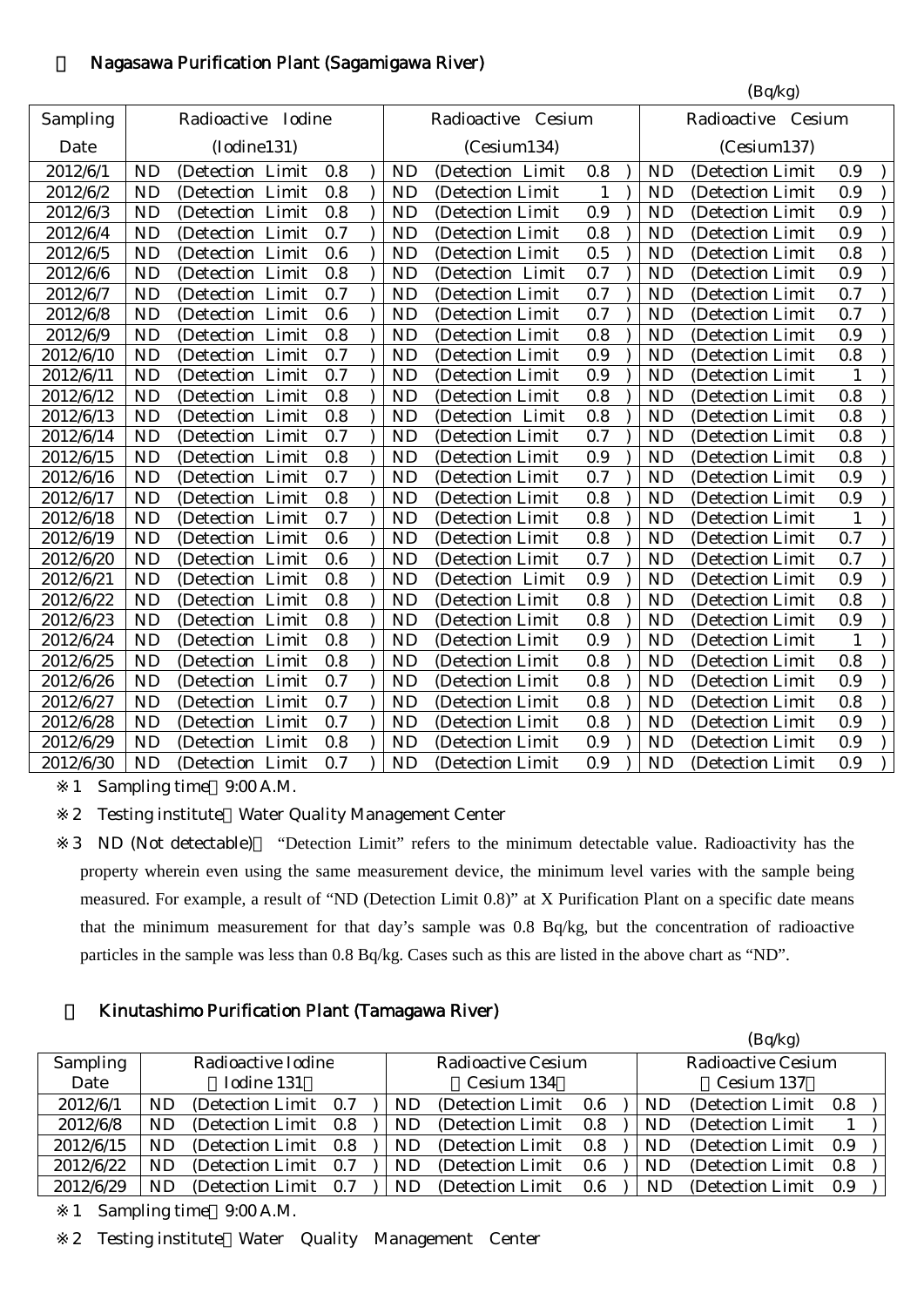3 ND (Not detectable) "Detection Limit" refers to the minimum detectable value. Radioactivity has the property wherein even using the same measurement device, the minimum level varies with the sample being measured. For example, a result of "ND (Detection Limit 0.8)" at X Purification Plant on a specific date means that the minimum measurement for that day's sample was 0.8 Bq/kg, but the concentration of radioactive particles in the sample was less than 0.8 Bq/kg. Cases such as this are listed in the above chart as "ND".

|           |            |                       |     |  |            |                           |     |  |            | $(\mathbf{D}\mathbf{q},\mathbf{n}\mathbf{s})$ |       |  |  |
|-----------|------------|-----------------------|-----|--|------------|---------------------------|-----|--|------------|-----------------------------------------------|-------|--|--|
| Sampling  |            | Radioactive Iodine    |     |  |            | <b>Radioactive Cesium</b> |     |  |            | <b>Radioactive Cesium</b>                     |       |  |  |
| Date      | Iodine 131 |                       |     |  | Cesium 134 |                           |     |  | Cesium 137 |                                               |       |  |  |
| 2012/6/4  | ND         | (Detection Limit 0.6) |     |  | ND         | (Detection Limit)         | 0.6 |  | ND         | (Detection Limit)                             | - 0.8 |  |  |
| 2012/6/11 | ND         | (Detection Limit)     | 0.7 |  | ND         | (Detection Limit)         | 0.9 |  | ND         | (Detection Limit)                             | 0.9   |  |  |
| 2012/6/18 | ND         | (Detection Limit)     | 0.7 |  | ND         | (Detection Limit)         | 0.8 |  | ND         | (Detection Limit)                             | 0.9   |  |  |
| 2012/6/25 | ND         | (Detection Limit)     | 0.7 |  | ND         | (Detection Limit)         | 0.8 |  | ND         | (Detection Limit)                             | 0.6   |  |  |
|           |            |                       |     |  |            |                           |     |  |            |                                               |       |  |  |

 $(R_0/k_0)$ 

#### 7 Misato Purification Plant (Edogawa River)

1 Sampling time 9:00 A.M.

2 Testing institute Water Quality Management Center

3 ND (Not detectable) "Detection Limit" refers to the minimum detectable value. Radioactivity has the property wherein even using the same measurement device, the minimum level varies with the sample being measured. For example, a result of "ND (Detection Limit 0.8)" at X Purification Plant on a specific date means that the minimum measurement for that day's sample was 0.8 Bq/kg, but the concentration of radioactive particles in the sample was less than 0.8 Bq/kg. Cases such as this are listed in the above chart as "ND".

#### 8 Misono Purification Plant (Arakawa River)

|           |           |                       |     |     |                           |     |                           | (Bq/kg)               |     |  |
|-----------|-----------|-----------------------|-----|-----|---------------------------|-----|---------------------------|-----------------------|-----|--|
| Sampling  |           | Radioactive Iodine    |     |     | <b>Radioactive Cesium</b> |     | <b>Radioactive Cesium</b> |                       |     |  |
| Date      |           | Iodine 131            |     |     | Cesium 134                |     | Cesium 137                |                       |     |  |
| 2012/6/5  | <b>ND</b> | (Detection Limit 0.9) |     | ND. | (Detection Limit)         | 0.9 | ND                        | (Detection Limit 0.8) |     |  |
| 2012/6/12 | ND        | (Detection Limit 0.6) |     | ND  | (Detection Limit)         | 0.7 | ND                        | (Detection Limit 0.6) |     |  |
| 2012/6/19 | ND        | (Detection Limit 0.7) |     | ND. | (Detection Limit)         | 0.9 | ND                        | (Detection Limit 0.9) |     |  |
| 2012/6/26 | ND        | (Detection Limit)     | 0.8 | ND. | (Detection Limit)         | 0.7 | ND                        | (Detection Limit)     | 0.7 |  |

1 Sampling time 9:00 A.M.

2 Testing institute Water Quality Management Center

3 ND (Not detectable) "Detection Limit" refers to the minimum detectable value. Radioactivity has the property wherein even using the same measurement device, the minimum level varies with the sample being measured. For example, a result of "ND (Detection Limit 0.8)" at X Purification Plant on a specific date means that the minimum measurement for that day's sample was 0.8 Bq/kg, but the concentration of radioactive particles in the sample was less than 0.8 Bq/kg. Cases such as this are listed in the above chart as "ND".

### 9 Kinuta Purification Plant (Tamagawa River)

|                 |    |                       |    |                    |     |                           | (Bq/kg)           |     |  |
|-----------------|----|-----------------------|----|--------------------|-----|---------------------------|-------------------|-----|--|
| <b>Sampling</b> |    | Radioactive Iodine    |    | Radioactive Cesium |     | <b>Radioactive Cesium</b> |                   |     |  |
| Date            |    | Iodine 131            |    | Cesium 134         |     | Cesium 137                |                   |     |  |
| 2012/6/6        | ND | (Detection Limit 0.7) | ND | (Detection Limit)  | 0.7 | <b>ND</b>                 | (Detection Limit) | 0.8 |  |
| 2012/6/13       | ND | (Detection Limit 0.8) | ND | (Detection Limit)  | 0.8 | ND.                       | (Detection Limit) | 0.9 |  |
| 2012/6/20       | ND | (Detection Limit 0.8) | ND | (Detection Limit)  | 0.9 | ND                        | (Detection Limit) | 0.9 |  |
| 2012/6/27       | ND | (Detection Limit 0.8) | ND | (Detection Limit)  | 0.7 | ND                        | (Detection Limit) | 0.9 |  |

1 Sampling time 9:00 A.M.

2 Testing institute Water Quality Management Center